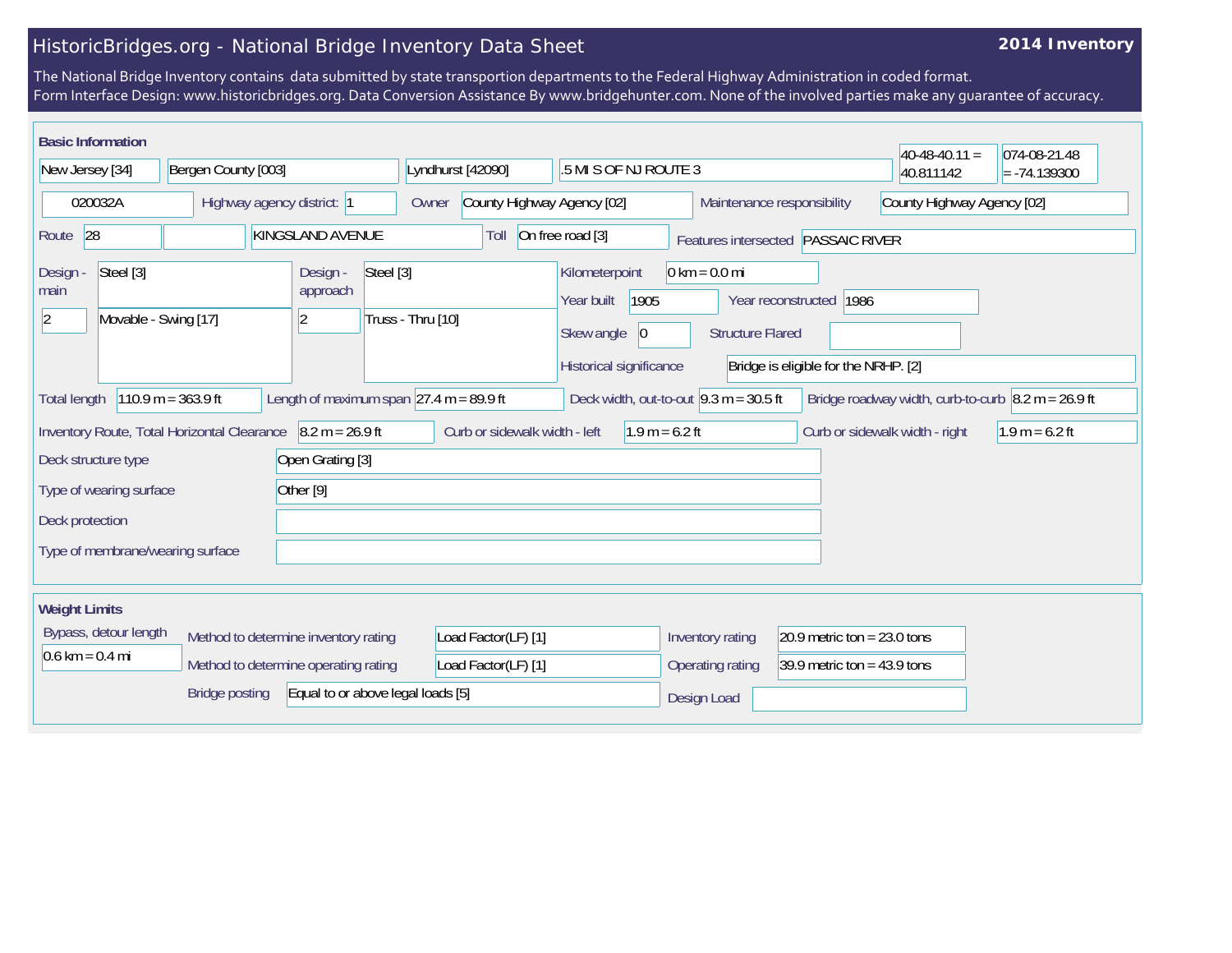| <b>Functional Details</b>                                                                                |                                   |                                          |                                                                                         |                          |                                                       |               |                                                              |  |
|----------------------------------------------------------------------------------------------------------|-----------------------------------|------------------------------------------|-----------------------------------------------------------------------------------------|--------------------------|-------------------------------------------------------|---------------|--------------------------------------------------------------|--|
| 26680<br>Average daily truck traffi  4<br>Average Daily Traffic                                          | %                                 | Year 2012                                | Future average daily traffic                                                            |                          | 32000<br>Year                                         | 2032          |                                                              |  |
| Road classification<br>Minor Arterial (Urban) [16]                                                       | Lanes on structure 2              |                                          |                                                                                         |                          | $8.2 m = 26.9 ft$<br>Approach roadway width           |               |                                                              |  |
| Type of service on bridge Highway-pedestrian [5]                                                         |                                   | Direction of traffic 2 - way traffic [2] |                                                                                         |                          |                                                       | Bridge median |                                                              |  |
| Parallel structure designation<br>No parallel structure exists. [N]                                      |                                   |                                          |                                                                                         |                          |                                                       |               |                                                              |  |
| Type of service under bridge<br>Waterway [5]                                                             | Lanes under structure             | $ 0\rangle$                              | Navigation control                                                                      |                          |                                                       |               | Navigation control on waterway (bridge permit required). [1] |  |
| $2.1 m = 6.9 ft$<br>Navigation vertical clearanc                                                         |                                   |                                          | Navigation horizontal clearance $\left  20.7 \text{ m} \right  = 67.9 \text{ ft}$       |                          |                                                       |               |                                                              |  |
| Minimum navigation vertical clearance, vertical lift bridge $\vert$ 0 m = 0.0 ft                         |                                   |                                          |                                                                                         |                          | Minimum vertical clearance over bridge roadway        |               | $4.14 m = 13.6 ft$                                           |  |
| Minimum lateral underclearance reference feature Feature not a highway or railroad [N]                   |                                   |                                          |                                                                                         |                          |                                                       |               |                                                              |  |
| Minimum lateral underclearance on left $0 = N/A$<br>Minimum lateral underclearance on right $0 = N/A$    |                                   |                                          |                                                                                         |                          |                                                       |               |                                                              |  |
| Minimum Vertical Underclearance $ 0 = N/A$                                                               |                                   |                                          | Minimum vertical underclearance reference feature Feature not a highway or railroad [N] |                          |                                                       |               |                                                              |  |
| Appraisal ratings - underclearances N/A [N]                                                              |                                   |                                          |                                                                                         |                          |                                                       |               |                                                              |  |
|                                                                                                          |                                   |                                          |                                                                                         |                          |                                                       |               |                                                              |  |
| <b>Repair and Replacement Plans</b>                                                                      |                                   |                                          |                                                                                         |                          |                                                       |               |                                                              |  |
| Type of work to be performed                                                                             | Work done by                      |                                          |                                                                                         |                          |                                                       |               |                                                              |  |
| Replacement of bridge or other structure because of<br>substandard load carrying capacity or substantial | Bridge improvement cost           | 5066000                                  |                                                                                         | Roadway improvement cost |                                                       | 22000         |                                                              |  |
| bridge roadway geometry. [31]                                                                            | Length of structure improvement   |                                          | $121 m = 397.0 ft$                                                                      |                          | Total project cost                                    | 6776000       |                                                              |  |
|                                                                                                          | Year of improvement cost estimate |                                          | 2006                                                                                    |                          |                                                       |               |                                                              |  |
|                                                                                                          | Border bridge - state             |                                          |                                                                                         |                          | Border bridge - percent responsibility of other state |               |                                                              |  |
|                                                                                                          | Border bridge - structure number  |                                          |                                                                                         |                          |                                                       |               |                                                              |  |